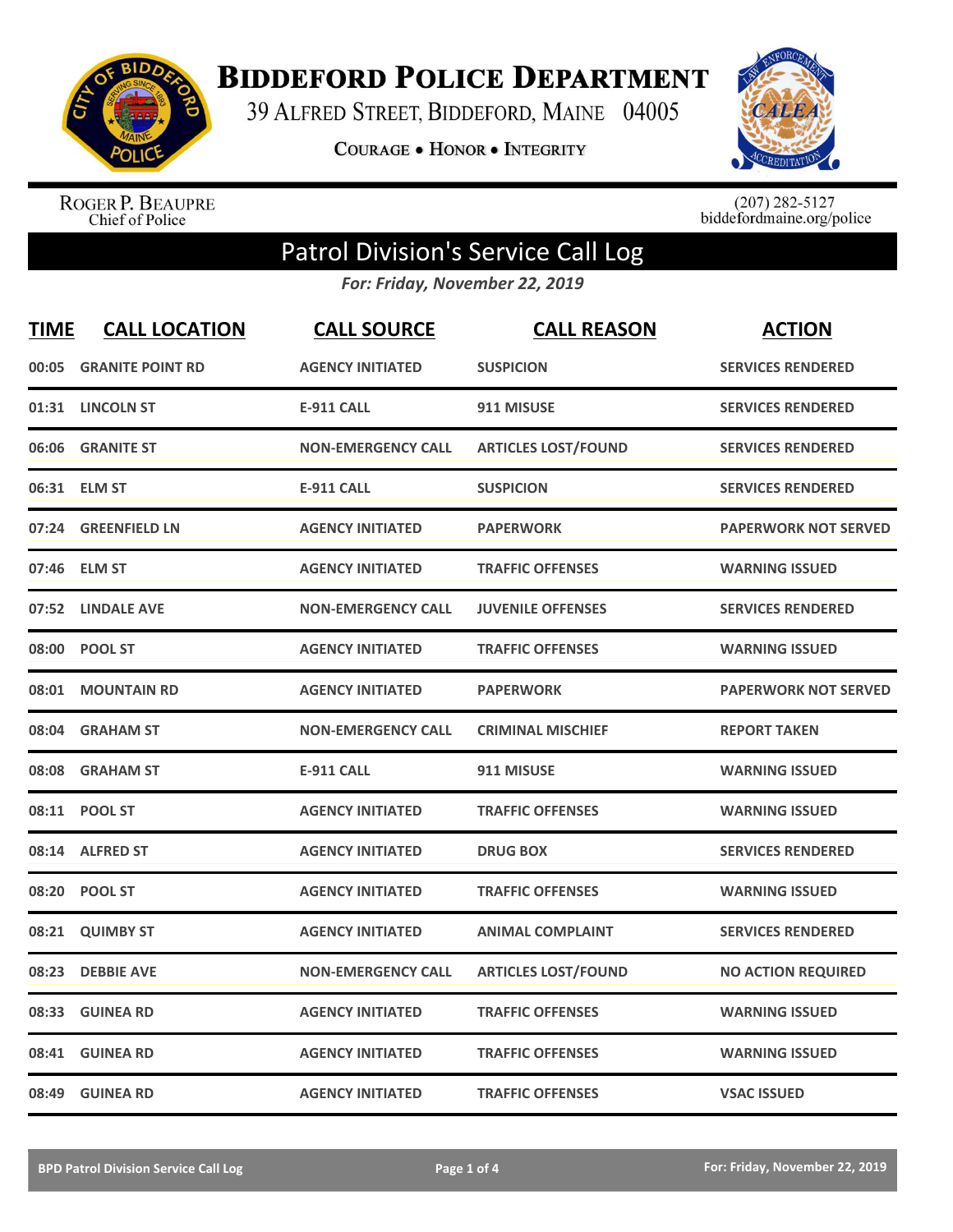| <b>TIME</b> | <b>CALL LOCATION</b>                             | <b>CALL SOURCE</b>        | <b>CALL REASON</b>                                                 | <b>ACTION</b>             |
|-------------|--------------------------------------------------|---------------------------|--------------------------------------------------------------------|---------------------------|
|             | 08:56 SUMMER ST                                  | <b>NON-EMERGENCY CALL</b> | <b>ARTICLES LOST/FOUND</b>                                         | <b>REPORT TAKEN</b>       |
|             | 08:59 ALFRED ST + GRAHAM ST                      | <b>AGENCY INITIATED</b>   | <b>TRAFFIC OFFENSES</b>                                            | <b>VSAC ISSUED</b>        |
|             | 09:08 WEST ST                                    | <b>AGENCY INITIATED</b>   | <b>TRAFFIC OFFENSES</b>                                            | <b>WARNING ISSUED</b>     |
|             | 09:10 PROSPECT ST                                | <b>NON-EMERGENCY CALL</b> | <b>DOMESTIC COMPLAINTS</b>                                         | <b>REPORT TAKEN</b>       |
|             | 09:19 WEST ST                                    | <b>AGENCY INITIATED</b>   | <b>TRAFFIC OFFENSES</b>                                            | <b>WARNING ISSUED</b>     |
|             | 09:29 ALFRED ST                                  | <b>NON-EMERGENCY CALL</b> | <b>ARTICLES LOST/FOUND</b>                                         | <b>SERVICES RENDERED</b>  |
|             | 09:30 MAIN ST                                    | <b>AGENCY INITIATED</b>   | <b>ANIMAL COMPLAINT</b>                                            | <b>SERVICES RENDERED</b>  |
|             | 09:40 RIVER RD                                   | <b>AGENCY INITIATED</b>   | <b>TRAFFIC OFFENSES</b>                                            | <b>VSAC ISSUED</b>        |
|             | 10:36 ALFRED ST                                  | <b>AGENCY INITIATED</b>   | <b>TRAFFIC OFFENSES</b>                                            | <b>WARNING ISSUED</b>     |
|             | 10:47 ALFRED ST                                  | <b>AGENCY INITIATED</b>   | <b>TRAFFIC OFFENSES</b>                                            | <b>WARNING ISSUED</b>     |
|             | 10:56 SHOPS WAY                                  | <b>E-911 CALL</b>         | 911 MISUSE                                                         | <b>SERVICES RENDERED</b>  |
|             | 11:04 MOUNTAIN RD + PRECOURT ST AGENCY INITIATED |                           | <b>TRAFFIC OFFENSES</b>                                            | <b>WARNING ISSUED</b>     |
|             | 11:06 PROSPECT ST                                | <b>AGENCY INITIATED</b>   | <b>PRO-ACTIVE DV RESPONSE TEAM</b>                                 | <b>NEGATIVE CONTACT</b>   |
|             | 11:10 MARINER WAY                                | <b>E-911 CALL</b>         | 911 MISUSE                                                         | <b>SERVICES RENDERED</b>  |
|             | 11:24 ELM ST                                     | <b>NON-EMERGENCY CALL</b> | <b>HARASSMENT BY PHONE</b>                                         | <b>SERVICES RENDERED</b>  |
|             | 11:47 MIDDLE ST                                  | <b>NON-EMERGENCY CALL</b> | <b>VIOL OF BAIL CONDITIONS</b>                                     | <b>REPORT TAKEN</b>       |
|             | 11:49 FRANKLIN ST                                | <b>E-911 CALL</b>         | <b>CHECK WELFARE</b>                                               | <b>NEGATIVE CONTACT</b>   |
|             | 12:44 ALFRED ST                                  | <b>OTHER</b>              | <b>ALL OTHER</b>                                                   | <b>REPORT TAKEN</b>       |
|             | <b>CHARGE: THEFT BY DECEPTION</b>                |                           | OFFENDER: RYAN NATHANIEL POLK  AGE: 32  RESIDENT OF: BIDDEFORD, ME |                           |
|             | 12:49 ELM ST                                     | <b>NON-EMERGENCY CALL</b> | <b>ANIMAL COMPLAINT</b>                                            | <b>SERVICES RENDERED</b>  |
|             | 13:15 WEST ST                                    | <b>AGENCY INITIATED</b>   | <b>TRAFFIC OFFENSES</b>                                            | <b>WARNING ISSUED</b>     |
|             | 13:40 CHAPEL ST                                  | <b>WALK-IN AT STATION</b> | <b>DRUG</b>                                                        | <b>SERVICES RENDERED</b>  |
|             | 13:43 SUMMER ST + FOSS ST                        | <b>WALK-IN AT STATION</b> | <b>ARTICLES LOST/FOUND</b>                                         | <b>REPORT TAKEN</b>       |
|             | 13:52 GRAYSON ST                                 | <b>RADIO</b>              | <b>SUSPICION</b>                                                   | <b>NO ACTION REQUIRED</b> |
|             | 13:53 MAIN ST                                    | <b>AGENCY INITIATED</b>   | <b>DISTURBANCE / NOISE</b>                                         | <b>REPORT TAKEN</b>       |
|             | 13:55 MARINER WAY                                | <b>NON-EMERGENCY CALL</b> | <b>THEFT</b>                                                       | <b>SERVICES RENDERED</b>  |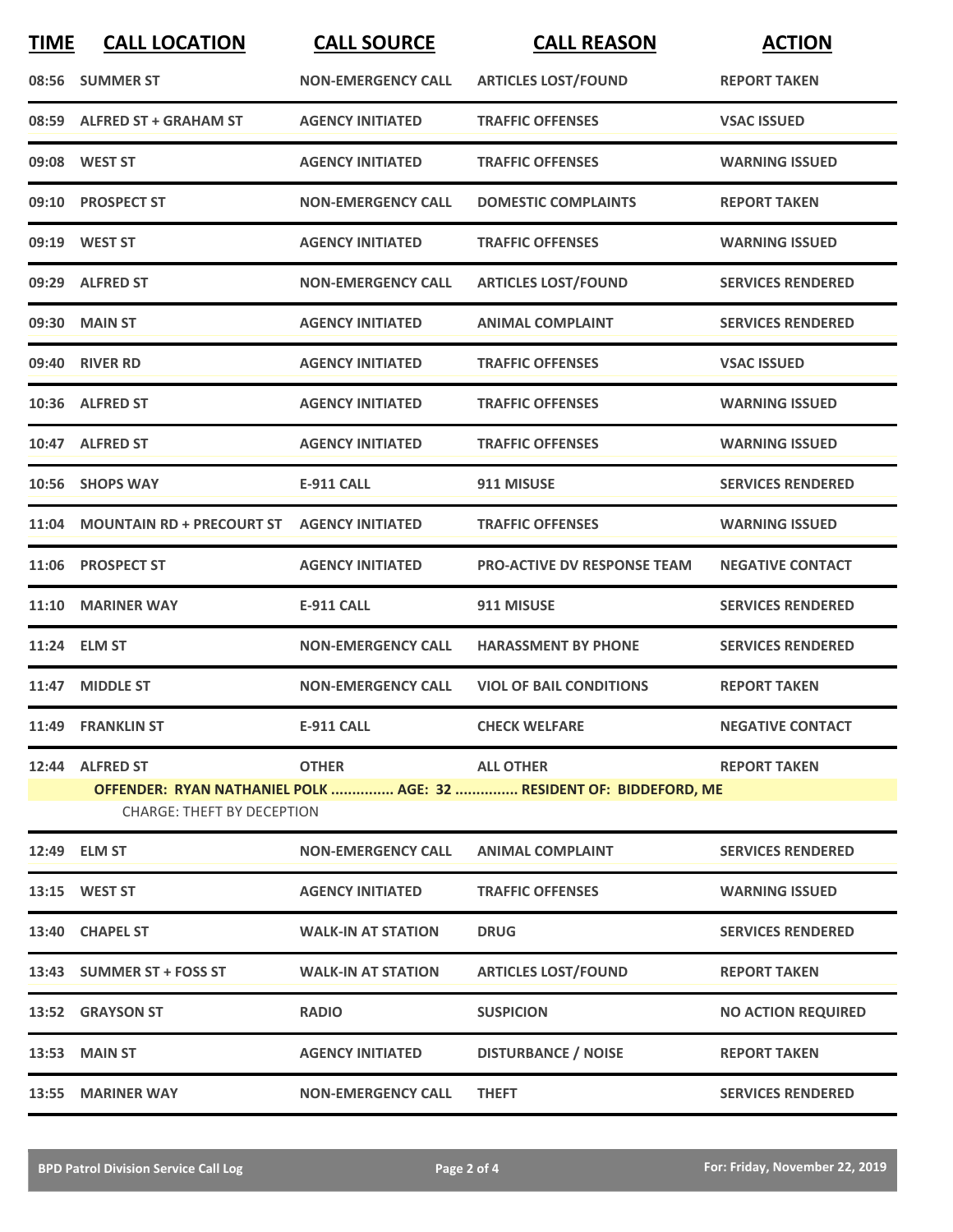| <b>TIME</b> | <b>CALL LOCATION</b>                                                                                                                                                                                                                        | <b>CALL SOURCE</b>        | <b>CALL REASON</b>                                     | <b>ACTION</b>             |  |  |
|-------------|---------------------------------------------------------------------------------------------------------------------------------------------------------------------------------------------------------------------------------------------|---------------------------|--------------------------------------------------------|---------------------------|--|--|
|             | 13:59 LINCOLN ST                                                                                                                                                                                                                            | <b>NON-EMERGENCY CALL</b> | <b>PARKING COMPLAINT</b>                               | <b>GONE ON ARRIVAL</b>    |  |  |
|             | 14:02 POOL ST                                                                                                                                                                                                                               | <b>AGENCY INITIATED</b>   | <b>TRAFFIC OFFENSES</b>                                | <b>VSAC ISSUED</b>        |  |  |
| 14:12       | <b>QUIMBY ST</b>                                                                                                                                                                                                                            | <b>AGENCY INITIATED</b>   | <b>ANIMAL COMPLAINT</b>                                | <b>SERVICES RENDERED</b>  |  |  |
|             | <b>14:24 PIKE ST</b>                                                                                                                                                                                                                        | <b>AGENCY INITIATED</b>   | <b>TRAFFIC OFFENSES</b>                                | <b>WARNING ISSUED</b>     |  |  |
| 14:40       | <b>BOULDER WAY</b><br><b>NON-EMERGENCY CALL</b><br><b>SHOPLIFTING</b><br><b>CITATION ISSUED</b><br>OFFENDER: ANALISA NOEL CUMMINGS  AGE: 42  RESIDENT OF: SCARBOROUGH, ME<br>CHARGE: THEFT BY UNAUTHORIZED TAKING OR TRANSFER - SHOPLIFTING |                           |                                                        |                           |  |  |
|             | 14:43 LINCOLN ST                                                                                                                                                                                                                            | <b>E-911 CALL</b>         | 911 MISUSE                                             | <b>NEGATIVE CONTACT</b>   |  |  |
| 15:13       | <b>BACON ST</b>                                                                                                                                                                                                                             | <b>NON-EMERGENCY CALL</b> | ATTEMPTED/THREATENED SUICIDE REFERRED OTHER AGENCY     |                           |  |  |
|             | 15:28 BOULDER WAY                                                                                                                                                                                                                           | <b>NON-EMERGENCY CALL</b> | <b>DISTURBANCE / NOISE</b>                             | <b>WARNING ISSUED</b>     |  |  |
|             | 16:13 ALFRED ST                                                                                                                                                                                                                             | <b>AGENCY INITIATED</b>   | <b>TRAFFIC OFFENSES</b>                                | <b>WARNING ISSUED</b>     |  |  |
|             | 16:22 ELM ST                                                                                                                                                                                                                                | <b>NON-EMERGENCY CALL</b> | <b>DOMESTIC COMPLAINTS</b>                             | <b>REPORT TAKEN</b>       |  |  |
|             | <b>16:49 BOULDER WAY</b>                                                                                                                                                                                                                    | <b>NON-EMERGENCY CALL</b> | <b>DISTURBANCE / NOISE</b>                             | <b>FIELD INTERVIEW</b>    |  |  |
|             | 16:56 ALFRED ST                                                                                                                                                                                                                             | <b>AGENCY INITIATED</b>   | <b>ALL OTHER</b>                                       | <b>SERVICES RENDERED</b>  |  |  |
| 16:59       | <b>ALFRED ST</b>                                                                                                                                                                                                                            | <b>AGENCY INITIATED</b>   | <b>TRAFFIC OFFENSES</b>                                | <b>WARNING ISSUED</b>     |  |  |
|             | 17:00 ALFRED ST                                                                                                                                                                                                                             | <b>WALK-IN AT STATION</b> | <b>PROTECTION FROM ABUSE SERVICE SERVICES RENDERED</b> |                           |  |  |
|             | 17:18 ALFRED ST                                                                                                                                                                                                                             | <b>AGENCY INITIATED</b>   | <b>TRAFFIC OFFENSES</b>                                | <b>WARNING ISSUED</b>     |  |  |
|             | 18:15 ALFRED ST                                                                                                                                                                                                                             | <b>WALK-IN AT STATION</b> | <b>COURT ORDERED CHECK IN</b>                          | <b>SERVICES RENDERED</b>  |  |  |
|             | 19:15 ALFRED ST + GRAHAM ST                                                                                                                                                                                                                 | <b>AGENCY INITIATED</b>   | <b>TRAFFIC OFFENSES</b>                                | <b>WARNING ISSUED</b>     |  |  |
|             | 19:27 POMERLEAU ST                                                                                                                                                                                                                          | <b>NON-EMERGENCY CALL</b> | <b>ANIMAL COMPLAINT</b>                                | <b>SERVICES RENDERED</b>  |  |  |
|             | 20:01 ALFRED ST                                                                                                                                                                                                                             | <b>NON-EMERGENCY CALL</b> | ATTEMPTED/THREATENED SUICIDE SERVICES RENDERED         |                           |  |  |
|             | 20:08 ROCKY WAY                                                                                                                                                                                                                             | E-911 CALL                | 911 MISUSE                                             | <b>NO ACTION REQUIRED</b> |  |  |
|             | 20:29 ADAMS ST                                                                                                                                                                                                                              | <b>AGENCY INITIATED</b>   | <b>CIVIL COMPLAINT</b>                                 | <b>CIVIL COMPLAINT</b>    |  |  |
|             | 20:30 OAK ST                                                                                                                                                                                                                                | <b>NON-EMERGENCY CALL</b> | <b>PARKING COMPLAINT</b>                               | <b>SERVICES RENDERED</b>  |  |  |
|             | 20:33 SOUTH ST                                                                                                                                                                                                                              | <b>WALK-IN AT STATION</b> | <b>ANIMAL COMPLAINT</b>                                | <b>SERVICES RENDERED</b>  |  |  |
|             | 20:51 POOL ST + OAK ST                                                                                                                                                                                                                      | <b>AGENCY INITIATED</b>   | <b>TRAFFIC OFFENSES</b>                                | <b>WARNING ISSUED</b>     |  |  |